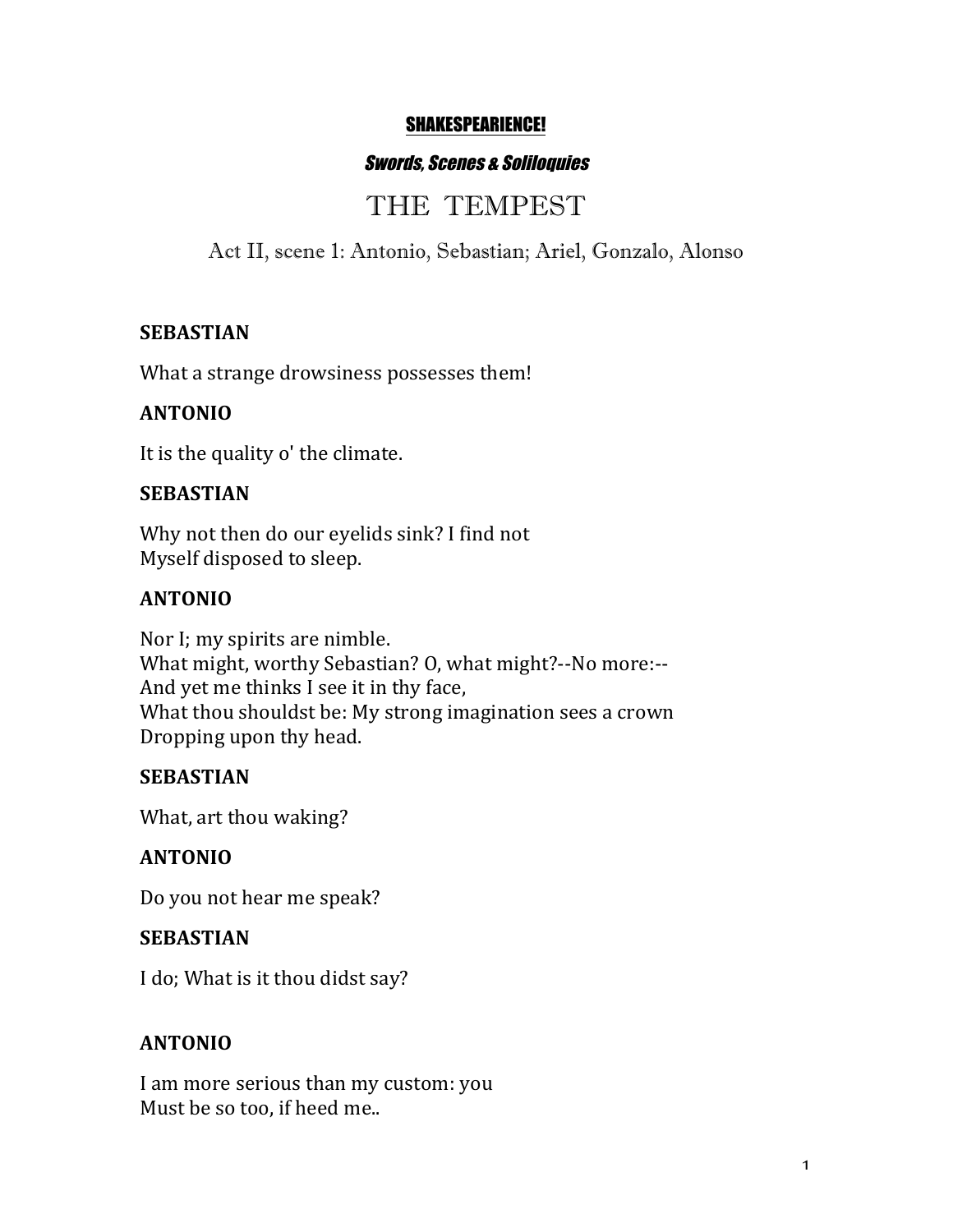### **SEBASTIAN**

Well, I am standing water.

# **ANTONIO**

I'll teach you how to flow.

#### **SEBASTIAN**

Do so: to ebb hereditary sloth instructs me.

#### **ANTONIO**

Will you grant with me that King Alonso's son Ferdinand is drown'd?

#### **SEBASTIAN**

He's gone.

#### **ANTONIO**

Then, tell me, who's the next heir of Naples?

#### **SEBASTIAN**

Claribel.

#### **ANTONIO**

She that is queen of Tunis; she that dwells ten leagues beyond man's life? We all were sea-swallow'd, though some cast again, And by that destiny to perform an act Whereof what's past is prologue, what to come In yours and my discharge.

# **SEBASTIAN**

What stuff is this! how say you? 'Tis true, my brother's daughter's queen of Tunis; So is she heir of Naples; 'twixt which regions there is some space.

# **ANTONIO**

O, that you bore The mind that I do! what a sleep were this For your advancement! Do you understand me?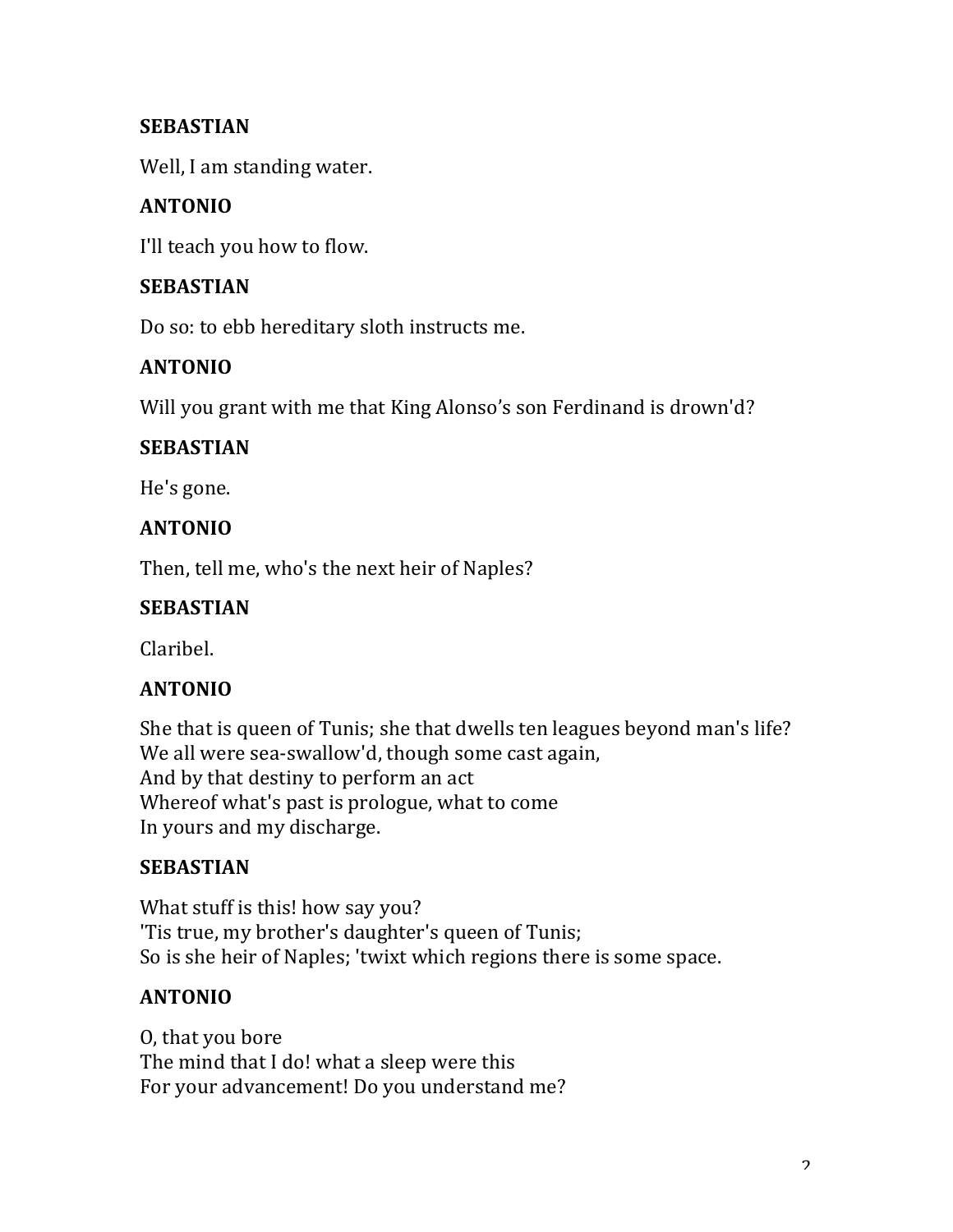#### **SEBASTIAN**

Methinks I do. I remember you did supplant your brother Prospero.

# **ANTONIO**

True: And look how well my garments sit upon me;

# **SEBASTIAN**

But, for your conscience?

# **ANTONIO**

Ay, sir; where lies that? Here lies your brother, No better than the earth he lies upon, If he were that which now he's like, that's dead; Whom I, with this obedient steel, three inches of it, Can lay to bed for ever...

# **SEBASTIAN**

Thy case, dear friend, Shall be my precedent; as thou got'st Milan, I'll come by Naples. Draw thy sword: one stroke Shall free thee from the tribute which thou payest; And I the king shall love thee.

# **ANTONIO**

Draw together; And when I rear my hand, do you the like, To fall it on Gonzalo.

# **SEBASTIAN**

O, but one word.

*[They talk apart*,*Re-enter ARIEL, invisible]*

# **ARIEL**

My master through his art foresees the danger That you, his friend, are in; and sends me forth--For else his project dies--to keep them living. *[Speaks in GONZALO's ear]*